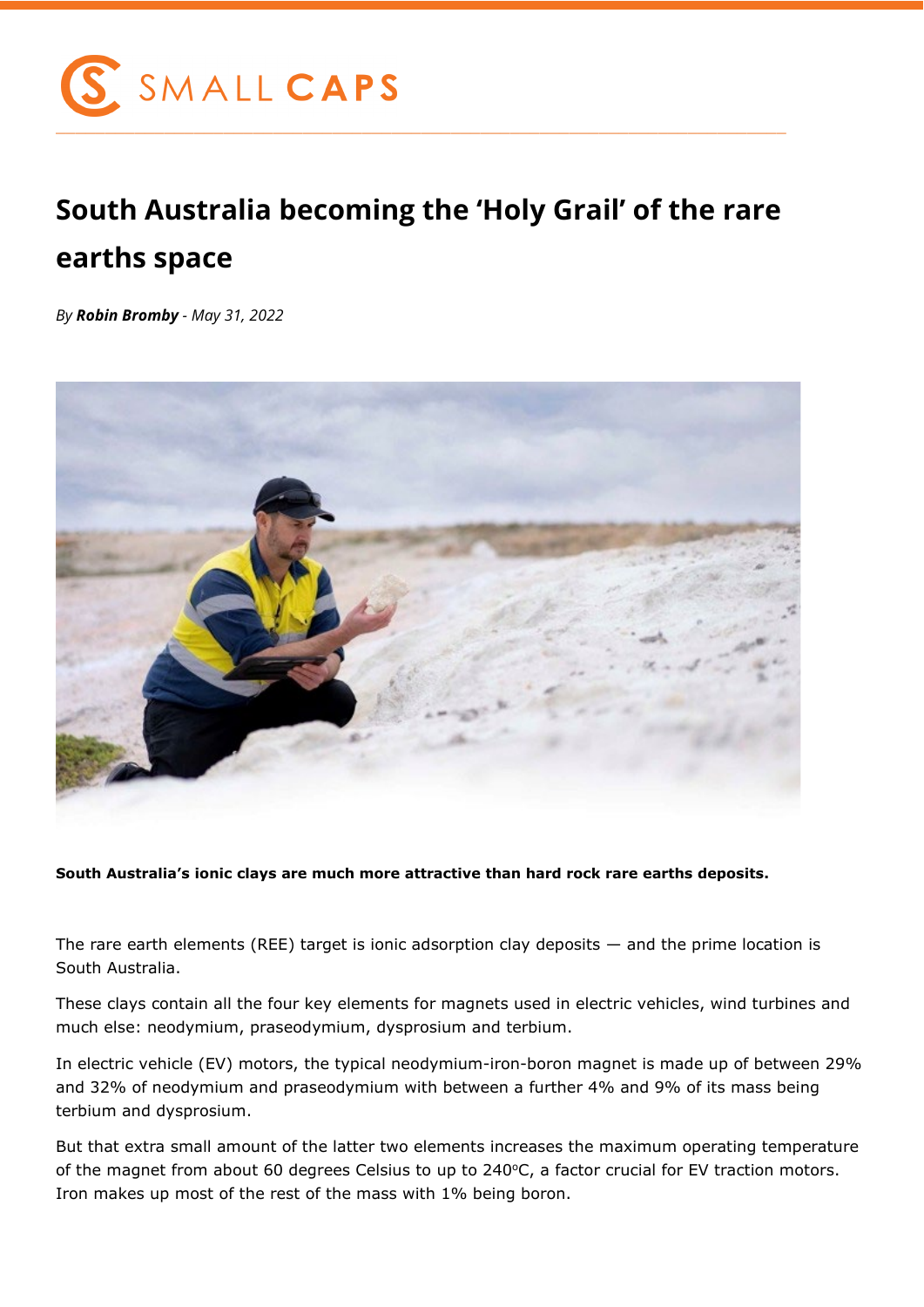

This means that the economics of ionic clays are much more attractive than the hard rock rare earths deposits.

Unlike hard rock deposits, these clay deposits are shallow, require negligible blasting, there is no crushing or milling involved, and no uranium or thorium radioactive tailings to deal with.

You can extract the key magnet rare earth elements you want — and don't have to worry about the others, meaning that miners will not have their "basket price" pulled down by low value lanthanum and cerium.

That is why London-based mining analyst, Christopher Ecclestone of Hallgarten & Co, recently dubbed the ionic clay deposits the "Holy Grail" of the rare earths sector.

## **Five key players make up the SA REE rush**

The companies to watch are iTech Minerals (ASX: ITM)  $-$  which discovered the clay deposits while exploring its Eyre Peninsula kaolin project — along with Taruga Minerals (ASX: TAR), Resource Base (ASX: RBX), Australian Rare Earths (ASX: AR3) and that company's neighbour Lanthanein Resources (ASX: LNR) (formerly known as Frontier Resources).

The relative ease of mining these clays  $-$  and the resulting improvement of economics of rare earths production — is not the only key factor.

That other factor: China is running out of its clay-hosted heavy rare earths — which have enabled it to continue to dominate the global rare earths space — and is now reliant for about half its supplies from Myanmar.

This supply crisis was foreseen in a 2013 paper that came from Beijing University's environmental science and engineering department which spelled out that China's heavy rare earth resources would be exhausted within 10 to 15 years — and nine years of that has already elapsed.

## **REE-bearing clays discovered 50 years ago**

The clay deposits were discovered in 1970 at Ganzhou, in the Jiangxi province, with other discoveries following in the other southern provinces of Guangdong, Fujian, Zhejiang, Hunan, Guangxi and Yunnan.

The main ore bodies lie between 5m and 30m from surface, so the rare earths can be extracted by open cut mining followed by heap leaching.

While these clays account for only 2.9% of China's total rare earth reserves, they are vital to that country; between 1988 and 2007, the clays accounted for 26% of total REE production, rising to 35% in 2009.

However, there have been output reductions more recently as China imposed stricter environmental controls and also clamped down on illegal mining.